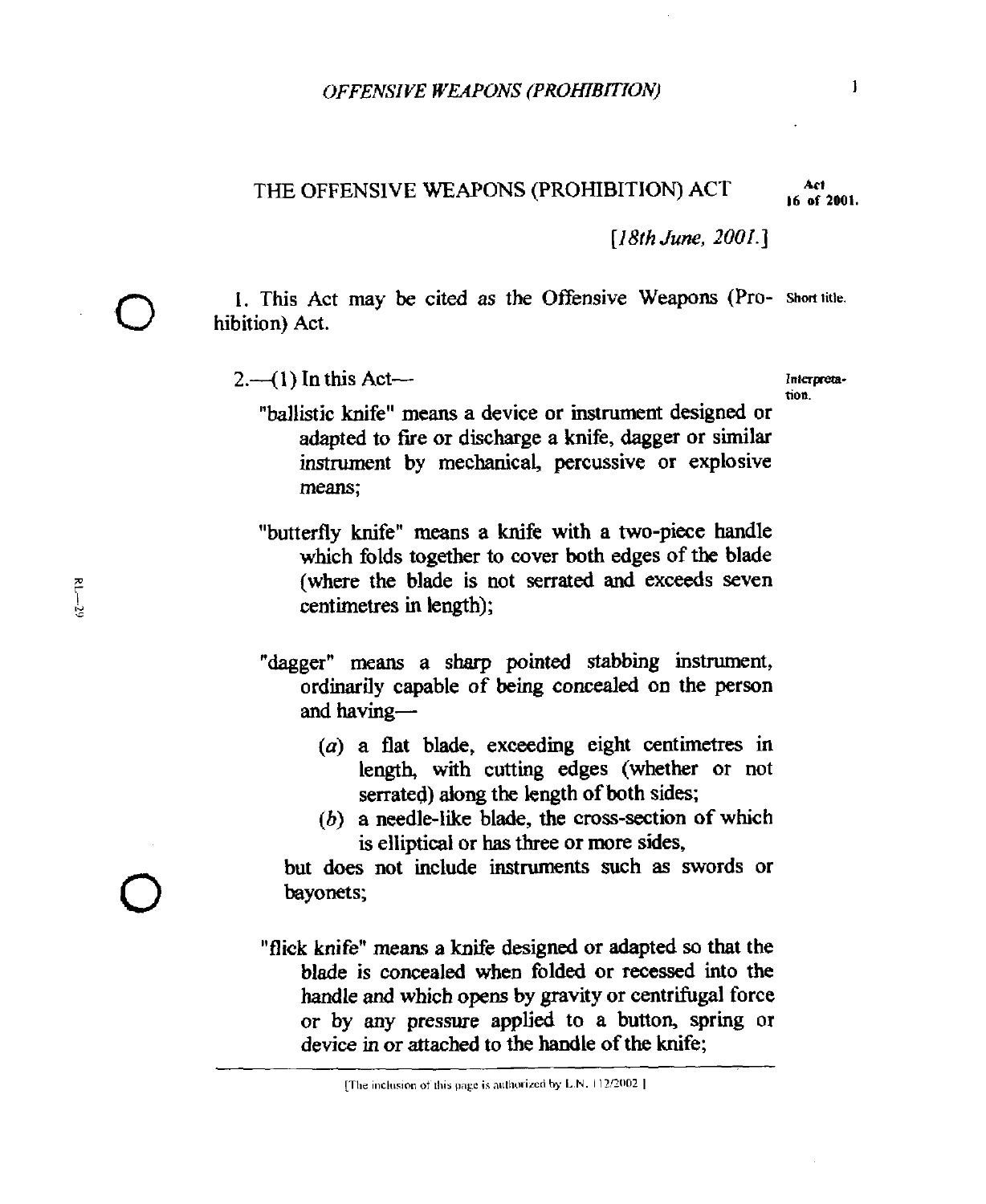## *2 OFFENSIVE WEAPONS (PROHI3ITION)*

- "knuckleduster" means a device or instrument designed or adapted to be worn across a knuckle or knuckles of the hand, finger, fingers or thumb so as to-
	- (a) increase the force or impact of a punch or blow when striking another with that hand, finger, fingers or thumb; or
	- *(b)* protect the knuckle or knuckles **from** injury when striking another with that hand, finger, fingers or thumb;

*U* 

"knuckle knife" means **an open** or exposed blade or similar instrument attached to a handle that is designed or adapted **to be** held between the knuckles (including the device **commonly** known **as** the "Urban **Pal**  Knife"):

"offensive weapon" means-

- (a) **any** article **made** or adapted for use for causing injury to the person or which is intended by the person having such article with him to *cause*  such injury;
- (6) any dagger; or
- **(c)** any swordstick, ballistic knife, butterfly knife, flick knife, knuckleduster, knuckle **knife** or any knife which is commonly known **as** a switchblade, ratchet knife or rambo knife, or such other knife **as** the Minister may prescribe by order subject **to** affirmative resolution;

"public place" includes-

- *(U)* every highway, road or *other* passageway, court, parade, wharf; school premises, public garden, open space or any place used for the purposes of **sports** and **games; and**
- (6) any other **place** or premises to which, at *the*  material time, the public **has access,** whether **on**  payment or **otherwise;**

 $[The inclusion of this page is authorized by L.N. 112/2002]$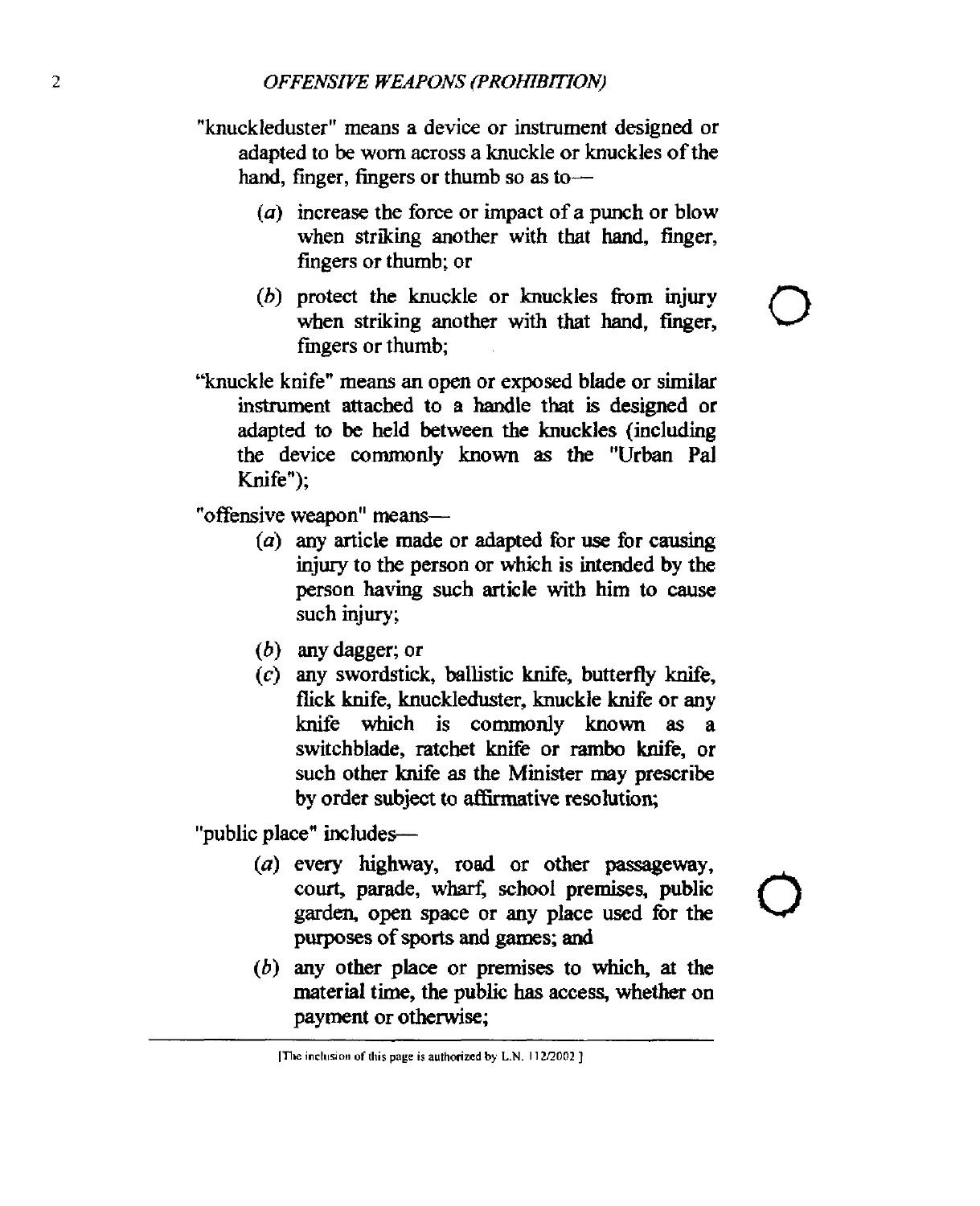"swordstick" means a cane, stick or similar article designed or adapted to hold the blade of a sword so that it is concealed from view until withdrawn from the cane, stick or article.

(2) Paragraph (a) of the definition of "offensive weapon" in subsection (1) does not include any of the following substances that a person has with him for personal protection, namely-

- (a) mace or pepper spray;
- (b) such other substance **as** the Minister may prescribe by order subject to affirmative resolution.

 $3.-(1)$  A person shall not, without lawful authority or  $_{{\text{Office of}}}$ reasonable excuse, knowingly have with him in any public place **carrying'n**  any offensive weapon falling within paragraph  $(a)$  or  $(b)$  of the  $\frac{one}{mean in a}$ definition of "offensive weapon". **PUBLIC 2018** Public Public

**Offensive plsce.** 

(2) A **person** shall not knowingly have in **his** possession in any public place, any offensive weapon falling within paragraph *(c)* of the definition of "offensive weapon".

(3) A person who contravenes subsection **(1)** or (2) commits an offence and is liable on *sumfnary* conviction **before**  a Resident Magistrate to a fine not exceeding four thousand dollars and in default of payment to imprisonment for a term not exceeding four months.

**(4) It** shall be a defence for a person charged with an offence under subsection (1) to prove that he had the article with him for the purposes of any lawful sport or the person's lawful trade, business or occupation.

*(5)* A constable **shall-** 

(a) *seize* any offensive weapon referred to in subsection (2) which is found in the possession of any person in contravention of that subsection;

<sup>[</sup>The inclusion of this page is authorized by L.N. 112/2002]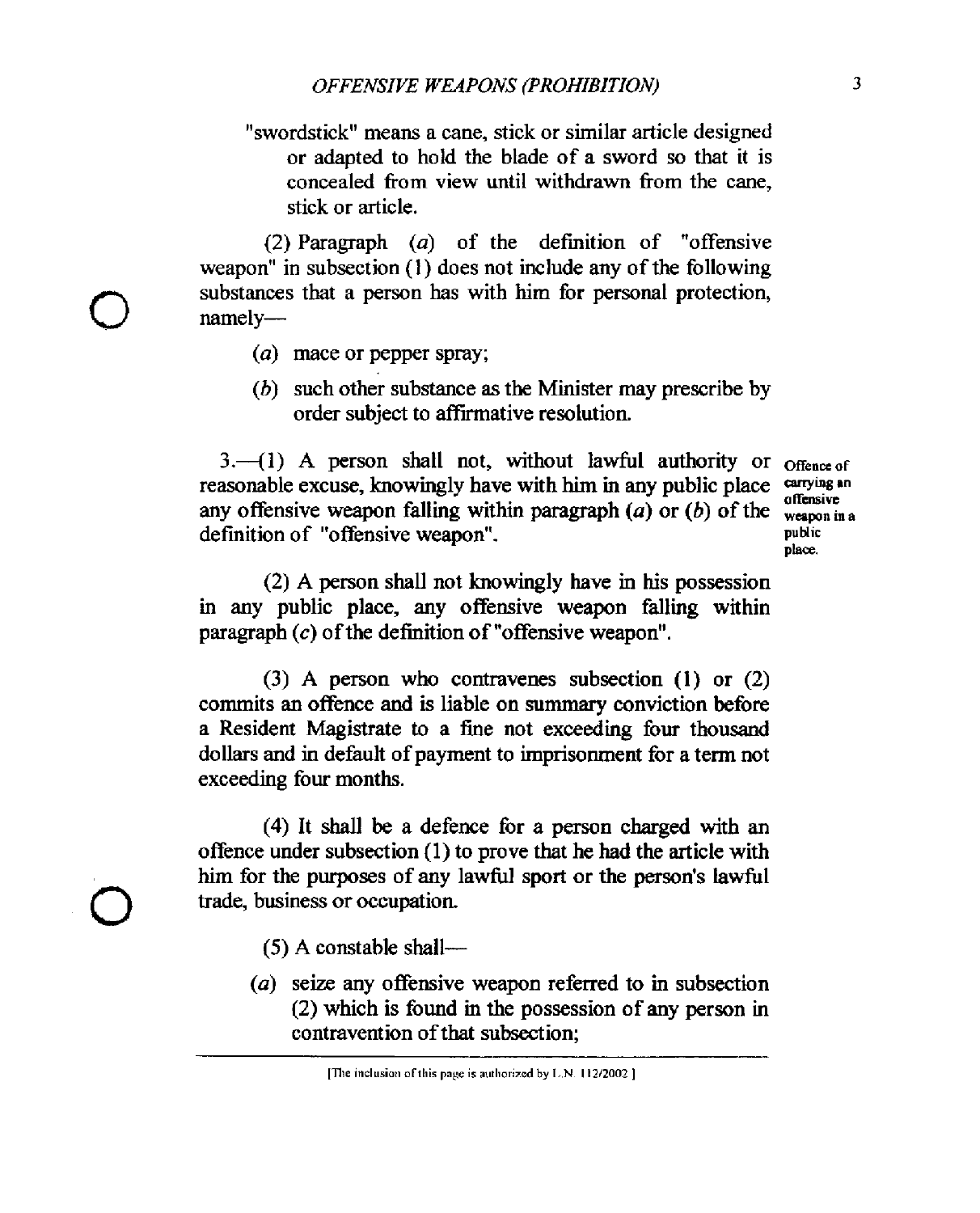(b) seize any other offensive weapon in respect of which he has reasonable cause to believe an offence has been committed under this section,

*0* 

**and** that weapon shall be detained by the constable until such time as any legal proceedings in respect of the offence are finally disposed of.

(6) Where **any** person is convicted of an offence under subsection (1) or (2) the Court may upon the application of the prosecution make an order for the forfeiture of any offensive weapon used in the commission of the offence.

(7) A conviction under this section shall not form part of the criminal record of the person convicted.

**4.41)** Where the prosecution proposes to apply for forfeiture of any offensive weapon **under** section 3 **(6),** notice of such intention and of the grounds therefor shall be given forthwith to any person who, to the knowledge of the prosecution, is the owner thereof:

Provided that notice shall not be required to be given under this subsection if the **seizure** was made in the presence of the owner of the offensive weapon seized.

(2) Without prejudice to any other form of **service,**  notification may, for the purpose of subsection **(l),** be made by two publications in a daily newspaper printed and circulating in Jamaica, the second of such publications **being** not later than three days after the first.

**(3) Any** person having a claim to any offensive weapon in respect of which an application for forfeiture is **made**  pursuant to section 3 (6) may appear before the Court on the hearing of the application and show **cause** why an order for forfeiture should not be made.

**(4)** Where, on hearing of an application pursuant to section 3 (6) for forfeiture of any offensive weapon, no person appears before the Court to show cause why an order **for**  forfeiture should not be made, the **Court** shall presume that such weapon has been abandoned.

**Procedure**  upon for $of$ **fensive** weapon. **feirure of** 

**<sup>[</sup>The tnciizsioii of** this **page is authorized by L.N I1212002** ]